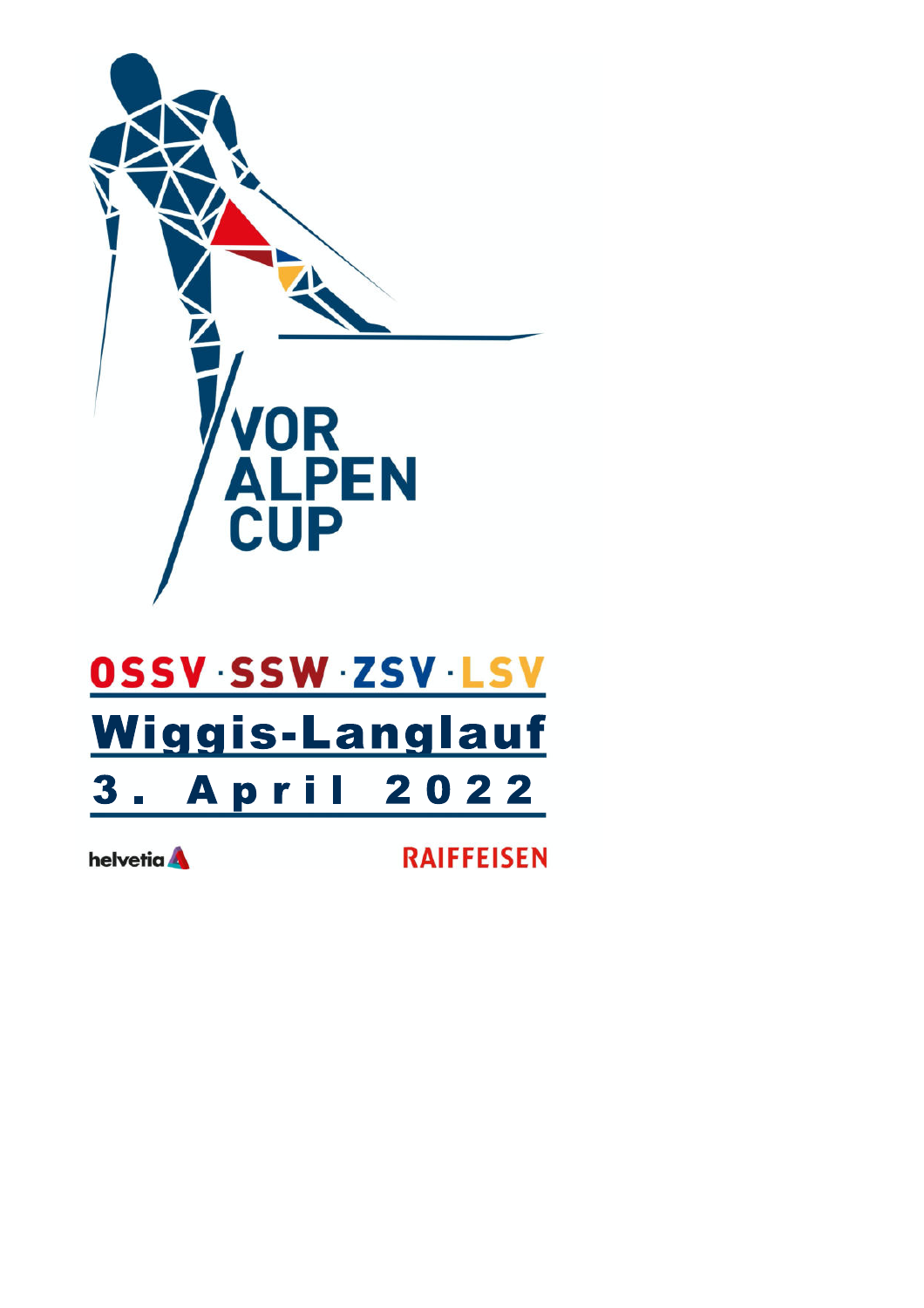# DAS WORI DES OK-PRASIDENIEN

**DAS WORT DES OK-PRÄSSIDENTENT (1988)**<br>
Herztich willkommen zum Schlusslauf 2022 in Netstal<br>
Am Sonatag, 3. April 2022 (inht der Skielub Netstal wiederum den Schlusslauf in Sanatag, 3. April 2022 (inht der Skielub Netstal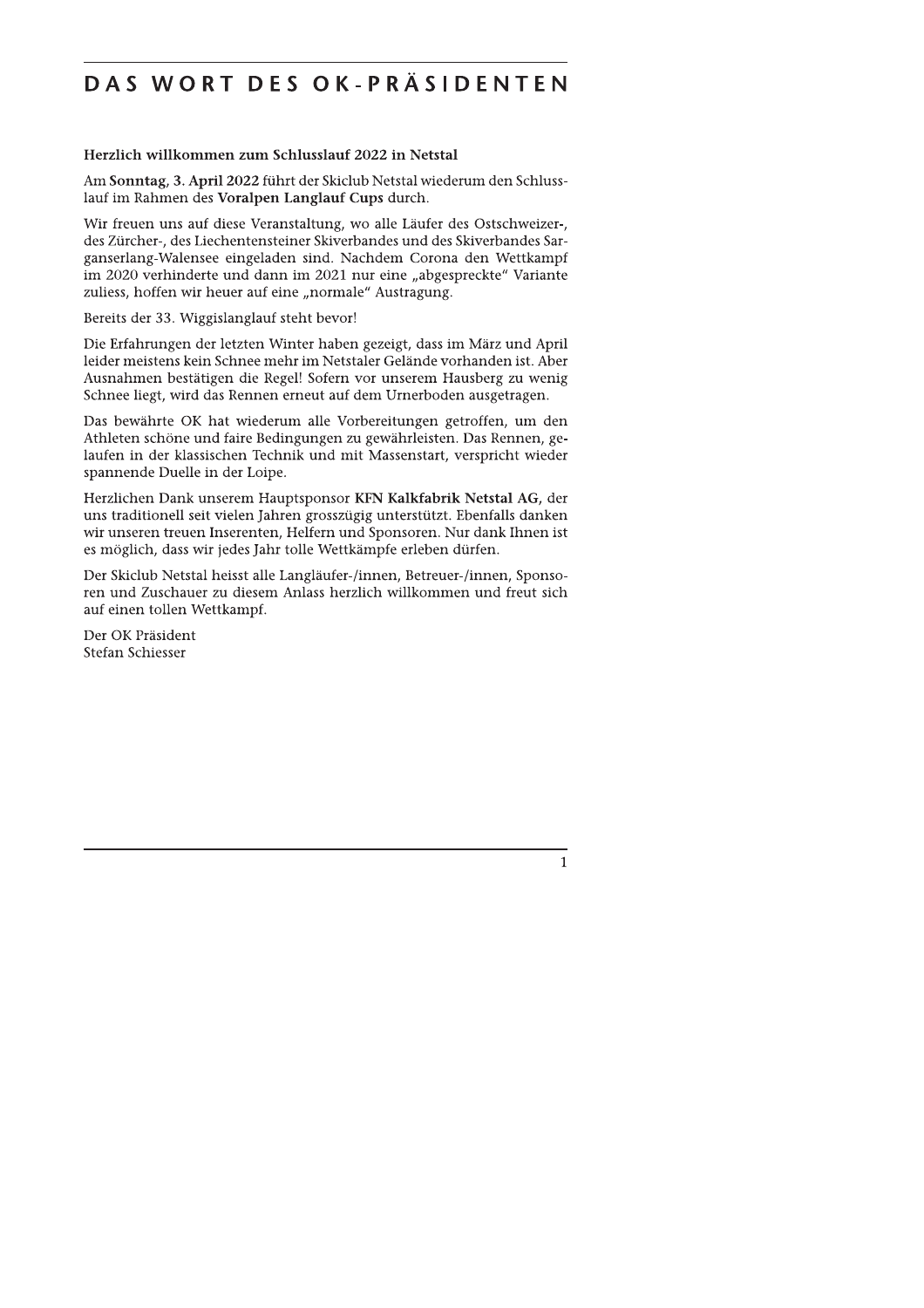#### VORALPEN-CUP 33. WIGGIS-LANGLAUF NETSTAL

| OK-Präsident    | Stefan Schiesser, Römerweg 2, 8908 Hedingen<br>Tel. 079 280 98 45                                                                                           |
|-----------------|-------------------------------------------------------------------------------------------------------------------------------------------------------------|
| Wettkampfleiter | Rolf Laager, Zügersten 4, 8762 Schwanden<br>Tel. 055 644 24 54 oder 079 286 72 28                                                                           |
| Durchführung    | nach WR Swiss-Ski mit Bewilligung der KWO und nach<br>Reglement des Voralpen-Cups (Saison 2021/22)<br>Es gilt das aktuelle Corona-Schutzkonzept gemäss BAG. |
| Auskunft        | über Durchführung/Verlegung ab Freitag,<br>1. April 2022, 13.00 über Tel. 1600,<br>Rubr. 2 Sport oder auf www.scnetstal.ch                                  |
|                 |                                                                                                                                                             |

Sonntag, 3. April 2022, Massenstart, Klassisch, Start ab 10.00 Uhr Technikzonen: Die Jury kann für bestimmte, markierte Abschnitte der Strecke die Anwendung spezifischer Techniken verbieten oder verlangen. Alle Verstösse werden der Jury mitgeteilt.

| Meldestelle         | Anmeldungen bitte vollständig einsenden an:<br>Dani Biedermann / Protiming<br>Setziweg 9<br>8488 Turbenthal<br>info@protiming.ch<br>Anmeldung mit Swiss-Ski-Formular<br>Nr. 4 möglich (swiss-ski-kwo.ch) |
|---------------------|----------------------------------------------------------------------------------------------------------------------------------------------------------------------------------------------------------|
| <b>Meldeschluss</b> | Donnerstag, 31. März 2022 (Poststempel A-Post)<br>Nachmeldungen nur gegen Aufpreis von Fr. 5.-<br>möglich bis 09.00 Uhr                                                                                  |

 $\overline{3}$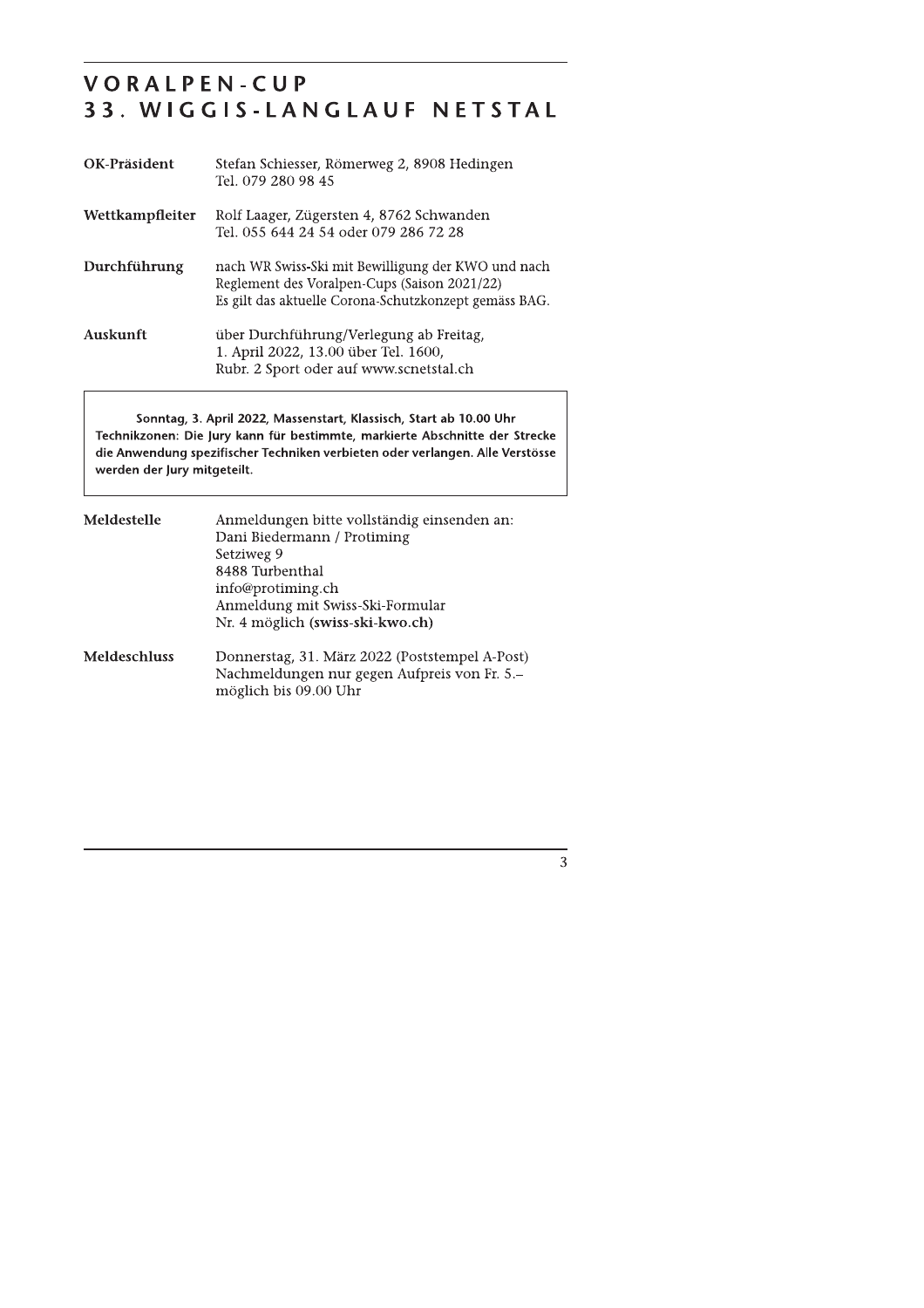### **KATEGORIENEINTEILUNG**

| Kategorie      | Jahrgänge       | <b>Distanz</b> | <b>Startgeld</b> |
|----------------|-----------------|----------------|------------------|
| Mädchen U10    | 2012 und jünger | ca. 1 km       | $5 -$            |
| Knaben U10     | 2012 und jünger | ca. 1 km       | $5 -$            |
| Mädchen U12    | $2010 - 2011$   | ca. 2,5 km     | $10\cdots$       |
| Knaben U12     | 2010-2011       | ca. 2,5 km     | $10 -$           |
| Mädchen U14    | $2008 - 2009$   | ca. 5 km       | $10 -$           |
| Knaben U14     | 2008-2009       | ca. 5 km       | $10 -$           |
| Mädchen U16    | $2006 - 2007$   | ca. 5 km       | $10 -$           |
| Knaben U16     | 2006-2007       | ca. 7,5 km     | $10 -$           |
| Damen U18      | 2004-2005       | ca. 7,5 km     | $20 -$           |
| Damen U20      | 2002-2003       | ca. 7,5 km     | $20 -$           |
| Damen          | 2001 und älter  | ca. 7,5 km     | $20 -$           |
| Herren U18     | $2004 - 2005$   | ca. 10 km      | $20 -$           |
| Herren U20     | $2002 - 2003$   | ca. 10 km      | $20 -$           |
| Herren         | 2001 und älter  | ca. 10 km      | $20 -$           |
| Damen Plausch  | 2001 und älter  | ca. 5 km       | $20 -$           |
| Herren Plausch | 2001 und älter  | ca. 7,5 km     | $20 -$           |

Bitte Kategorie für jede/n Läufer/-in auf Anmeldeliste eintragen.

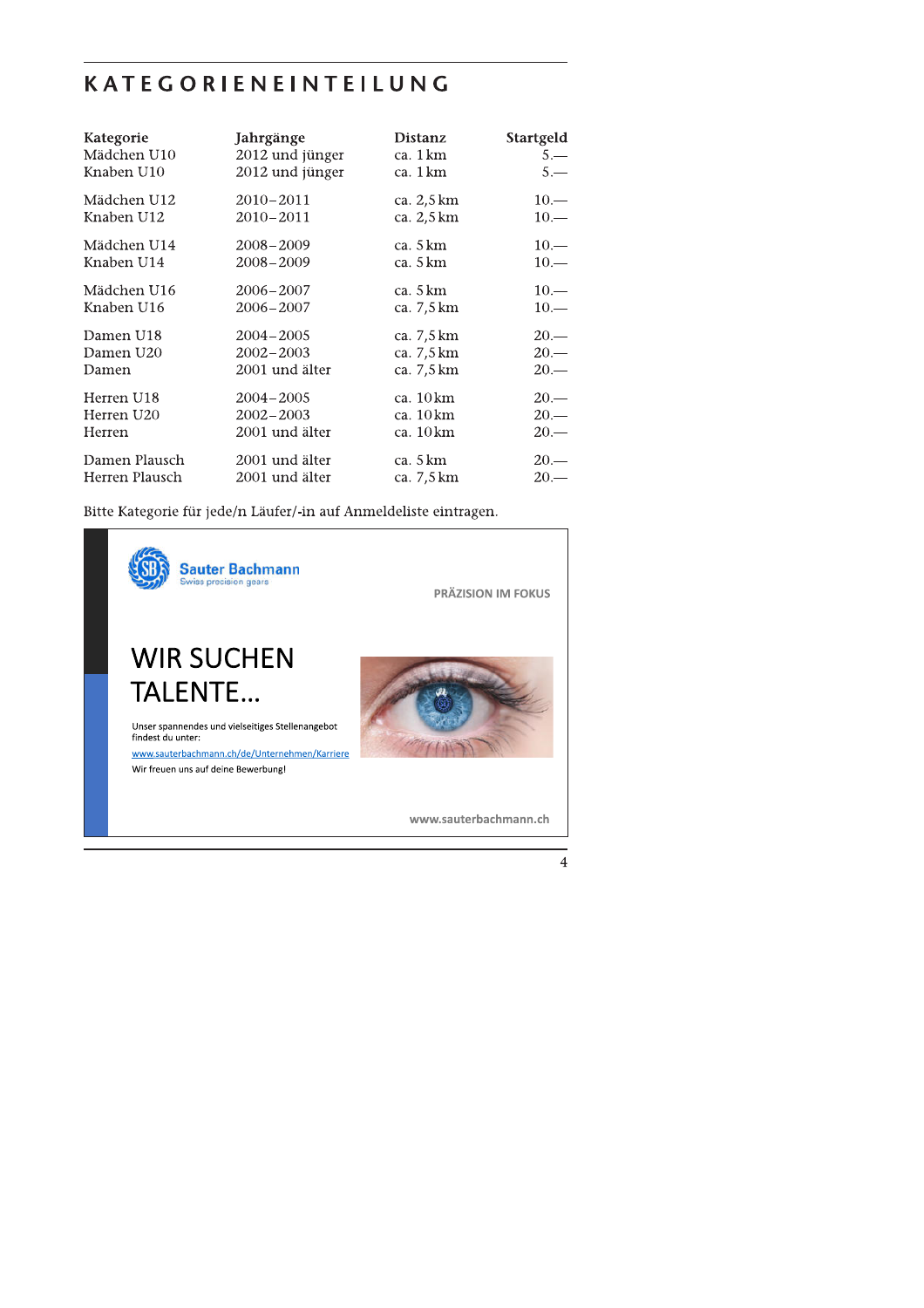#### VORALPEN-CUP 33. WIGGIS-LANGLAUF NETSTAL

| Am Sonntag, 3. April 2022,<br>Startnummern-                                                                                                                                 |  |
|-----------------------------------------------------------------------------------------------------------------------------------------------------------------------------|--|
| im Startgelände von 08.30 bis 09.15 Uhr<br>ausgabe                                                                                                                          |  |
| Apéro<br>14.00 Uhr für Trainer, Betreuer und Sponsoren                                                                                                                      |  |
| Rangverkündigung<br>Sonntag, 3. April 2022, 14.30 Uhr,<br>in der Mehrzweckhalle in Netstal (Festwirtschaft).<br>Ranglisten können auf<br>www.protiming.ch abgerufen werden. |  |
| Garderobe/Dusche<br>Keine vorhanden                                                                                                                                         |  |
| Beim Zielraum<br><b>Anschlagstelle</b>                                                                                                                                      |  |
| <b>Proteste</b><br>Nach WR, spätestens 15 Minunten nach Renn-<br>schluss schriftlich unter Deponierung von<br>Fr. 100.– beim Zielchef                                       |  |
| <b>Versicherung</b><br>Ist Sache des Wettkämpfers;<br>der Organisator lehnt jede Haftung ab.                                                                                |  |
| <b>Preise</b><br>Naturalpreise nach WR                                                                                                                                      |  |
| Dani Biedermann, Protiming<br><b>Zeitmessung</b>                                                                                                                            |  |



 $\frac{1}{7}$